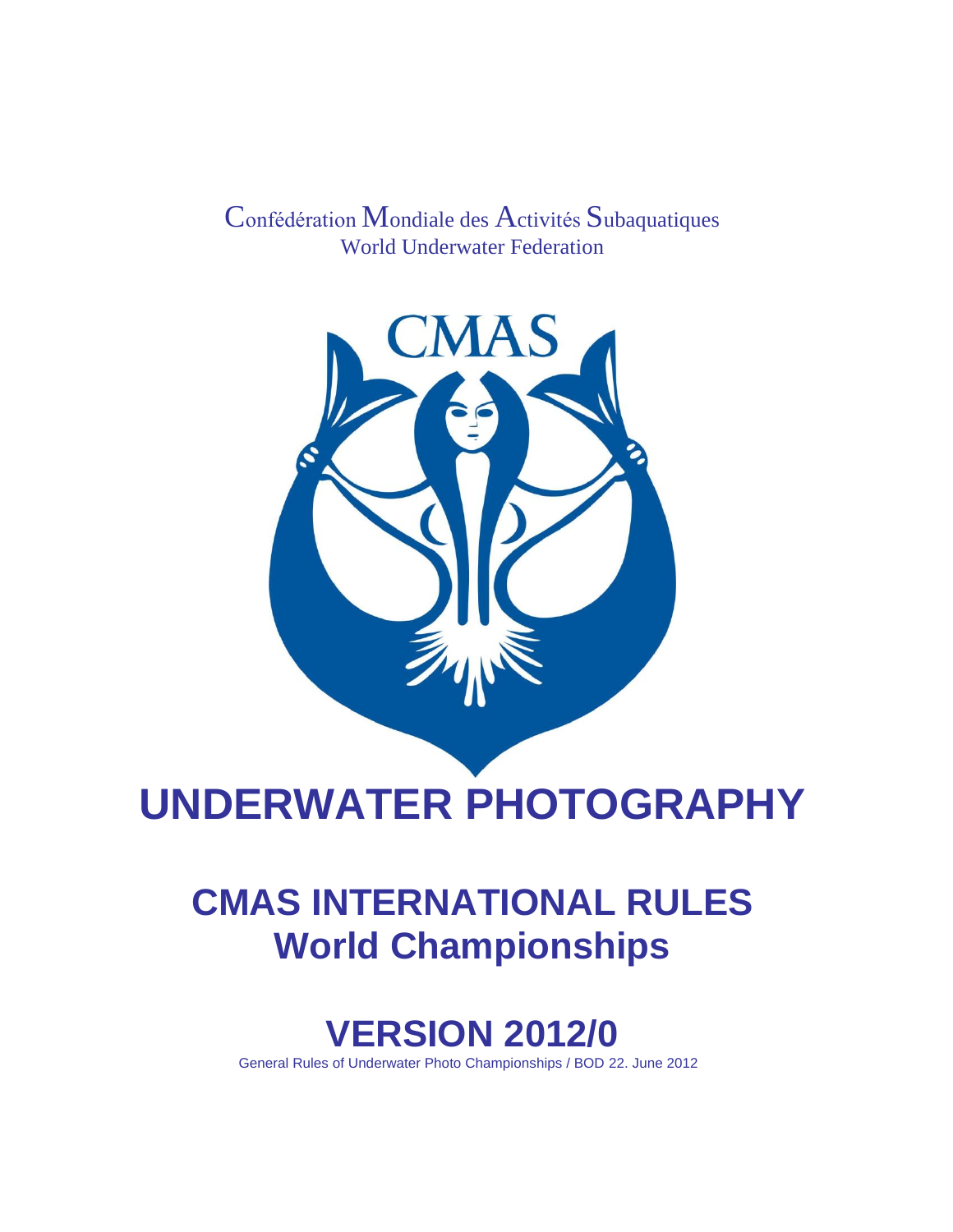### 1. INTRODUCTION

- 1.1. These General Rules, specifically relating to Sea U/W photography, complete and specify the procedures and obligations applicable to all CMAS World and Continental Championships.
- 1.2. The championships will take place in a single event spread over a period of 4 days, divided as follows
	- 1.2.1. One day for practice
	- 1.2.2. Two days of competition
	- 1.2.3. One day for judging
- 1.3. Hosting Federation
	- 1.3.1. The right to organise the championship will be granted to the Hosting Federation only after receipt, by CMAS, of the correctly completed application form required, ( Appendix 1 of specific procedures and obligations applicable to all CMAS World and Continental Championships including all its enclosures( 1.1, 1.2, 1.3 and appendix 1.4 specific to sea underwater photography ). This form has to be returned to CMAS HQ at least two years before the year of the competition for a world championship.
	- 1.3.2. The CMAS Board of Directors will choose the hosting country if possible before the date of the preceding World or Continental Championships in order to be announced officially during those championships.
	- 1.3.3. The publication of the event in the CMAS Website calendar confirms receipt of the duly signed contract (Appendix 5 of specify procedures and obligations applicable to all CMAS World and Continental Championships) including its appendix specific to sea underwater photography signed by the President of the Hosting Federation. This signature and registration fee payment is the guarantee that the Hosting Federation fulfils all its obligations.

#### 1.4. Specific Rules

The Hosting Federation will have to send CMAS the Specific Rules for the competition no later than 12 months before the starting date of the competition. These rules will have to list in detail all announcements and important information concerning the championship, as required by the General Rules and by the contract.

#### 2. PARTICIPATION AND ENTRY

- 2.1. All member Federations affiliated to CMAS ( with or without vote and from any committee affiliated ) can propose a team. They have to return no later than 8 months before the competition the entry form for the championship (Enclosure A) to CMAS with a copy to the organising Federation.
- 2.2. Each Federation or Association can propose maximum a total team of 5 persons including 2 photographers, 2 assistants and one captain. The names of participants should be finalised at the latest 3 months before the competition and enclosure A should be resend to CMAS with copy to the organising federation if some names were added or modified compare to previous sending.
- 2.3. The registration fee for participating federations should be sent to CMAS by sending Appendix 6 of specific procedures and obligations applicable to all CMAS World and Continental Championships in the delay define on it.
- 2.4. Personal entry forms (Enclosure B), have to be received by CMAS at the latest 3 months before the date of the competition with a copy sent to the hosting Federation.
- 2.5. Photographers and assistants should be at least 16 years old at the date of the beginning of the championship. They must have mandatory the nationality of the country.
- 2.6. All photographers and assistants must have a CMAS \*\* (2 star) diver certification as a minimum and must be in good health (enclosure B).
- 2.7. The CMAS Delegate will check certificates and documents, the day before the competition
- 2.8. All those who do not comply with this article 2 will not be allowed to compete.
- 2.9. If one competitor, for unexpected circumstances, cannot participate to the competition, the National Federation or Association may replace him by sending to CMAS and the Hosting Federation enclosure A duly signed by the federation president, indicating his agreement on the above change. This must be received not later than 10 days before the competition.

#### 3. PHOTO JURY

#### 3.1. Role

To establish the placing of all photographers.

#### 3.2. Composition

This jury is composed of 7 (seven) members, all of them from different nationality:

- 3.2.1. the President of the Jury
- 3.2.2. 3 members appointed by the organising federation
- 3.2.3. 3 members appointed by CMAS

They do not necessarily need to belong to a CMAS member federation, but they will have to be qualified and recognised in the field of digital underwater photography.

#### 3.3. Appointment

The jury members will be appointed by CMAS Board of Directors as follow:

- 3.3.1 The Visual Commission appoints the President and 3 members of the jury
- 3.3.2 The Hosting Federation will appoint the remaining three members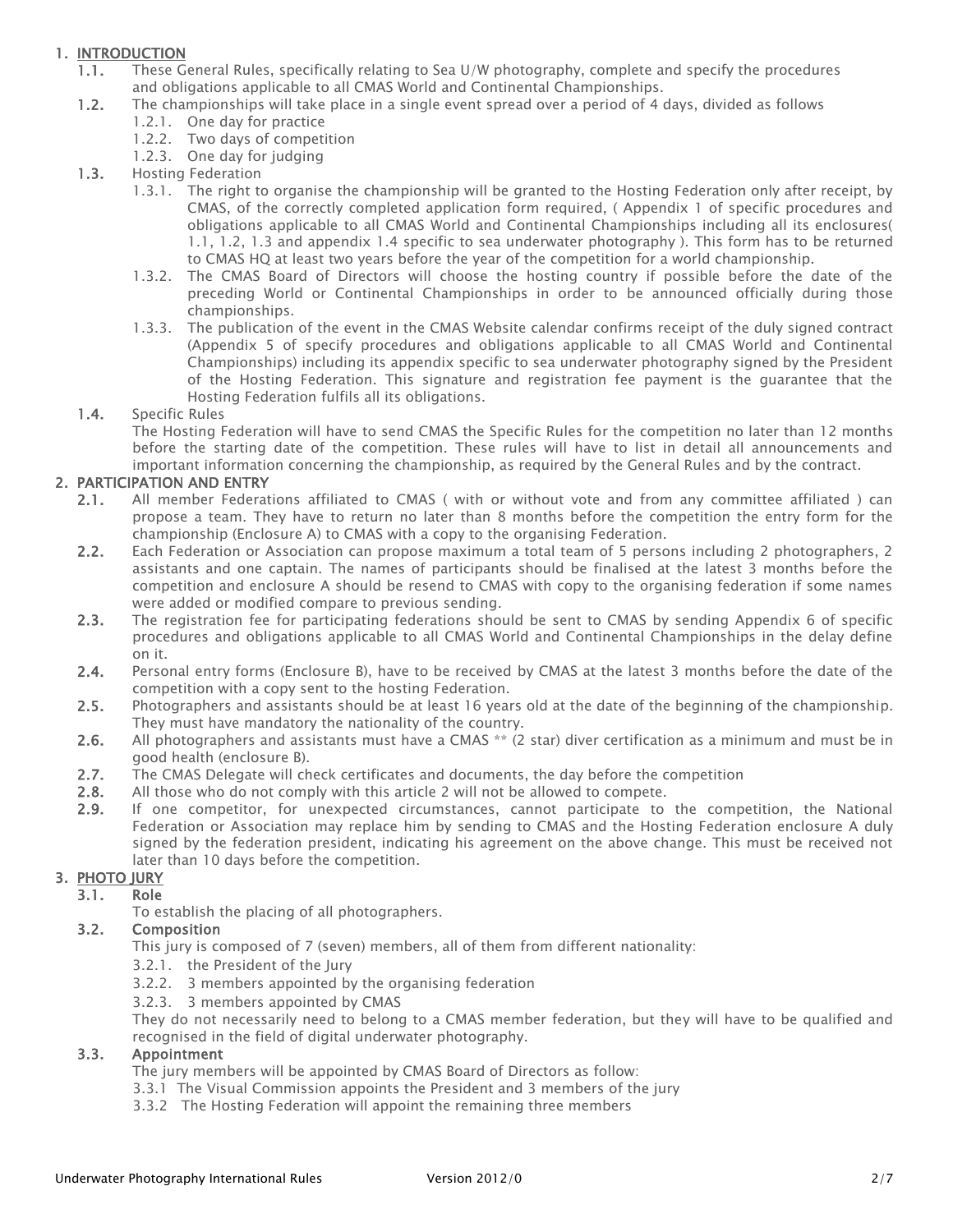The names of the jury members proposed by the organising country and by the Visual Commission will have to be submitted to CMAS Board of Directors at least 12 months before the date of the competition.

#### 3.4. Presence

The Photo Jury President should be present during the whole championship.

The six jury members are required as a minimum to be present from the evening before the judging day of competition until the next day. (2 nights / 3 days).

Excepting the public judgement session, persons allowed to attend the work of the jury will be :

- 3.4.1 7 judges
- 3.4.2 The International Judge
- 3.4.3 Automatic judging system
- 3.4.4 Volunteers necessary for the presentation .

During the private session of the jury, nobody is authorised, excepting the 7 official judges of the competition, to speak during the discussion about votes or the evaluation of judges.

Only CMAS is authorised through his official delegate to include whatever alteration in these rules and/or automatic judging system.

Once private sessions achieved, no alteration can be made to ranking or votes. The president of the jury will declare the work finished.

#### 3.5. Functioning

- 3.5.1. The jury will meet in private session and its mission will be
	- 3.5.1.1 To choose by vote the 10 best photos in each category.
	- 3.5.1.2 To prepare an electronic ranking for photos not evaluated among the best 10, ranking that will go from the 11th till the last one and to be recorded.
	- 3.5.1.3 Rankings.
- 3.5.2. During the public session
	- 3.5.2.1 Show of the best 10 photos of each category, shown in an aleatory way through informative way and without any reference to their order during the private session
	- 3.5.2.2 Besides the photos, on the screen the vote of each judge will be shown, these being represented by the national flag of their country.
	- 3.5.2.3 After the voting the names of the photographers will be added
- 3.5.3. The highest and the lowest vote will be eliminated and the average is on the remaining 5 together with the temporary overall ranking
- 3.5.4. Those votes will be for ranking from 1 to 10, independently of votes from concurrent no.11.
- 3.5.5. Rank 1 to rank 3 of each category will be awarded.

The top ten photographs of each category will be rated according to a bonus-score-system (Fibonacci-sequence) for the exanimation of the CMAS Underwater Photography World Champion. That means: Place 10/1 point, 9/1 point, 8/2 points, 7/3 points, 6/5 points, 5/8 points, 4/13 points, 3/21 points, 2/34 points, 1/ 55 points.

#### 3.6 Keeping anonymity

3.6.1 The members of the jury are not allowed to keep contact in any way with the National Teams, until their work is done. The jury members have to sign a paper, that they accept the General and the Specific Rules.

3.6.2 If there are contacts, the National Team will be disqualified.

#### 4. CMAS Judge Delegate

#### 4.1. Role

Examine complaints put forward and deliberate on them no later than one hour following receipt

#### 4.2. Appointment

 CMAS International Judge is appointed by CMAS under proposal of the Visual Commission. He chairs by right as president of the international judges.

#### 4.3. Presence

The judge delegate to be required to be from a not participating country.

### 4.4. Working procedure:

A complaint can be put forward if and only if

- 4.4.1 it is lodged by the team captain or by the photographer, if the team has no captain
	- 4.4.2 it is written in French, English or Spanish
	- 4.4.3 it is accompanied by a deposit of 100  $\epsilon$  (one hundred Euro) which will be returned immediately if the complaint is declared valid by the International Judge Delegate.
- 4.5 Appeal

 There is no appeal against the decisions taken by the CMAS Judge Delegate, except for new events.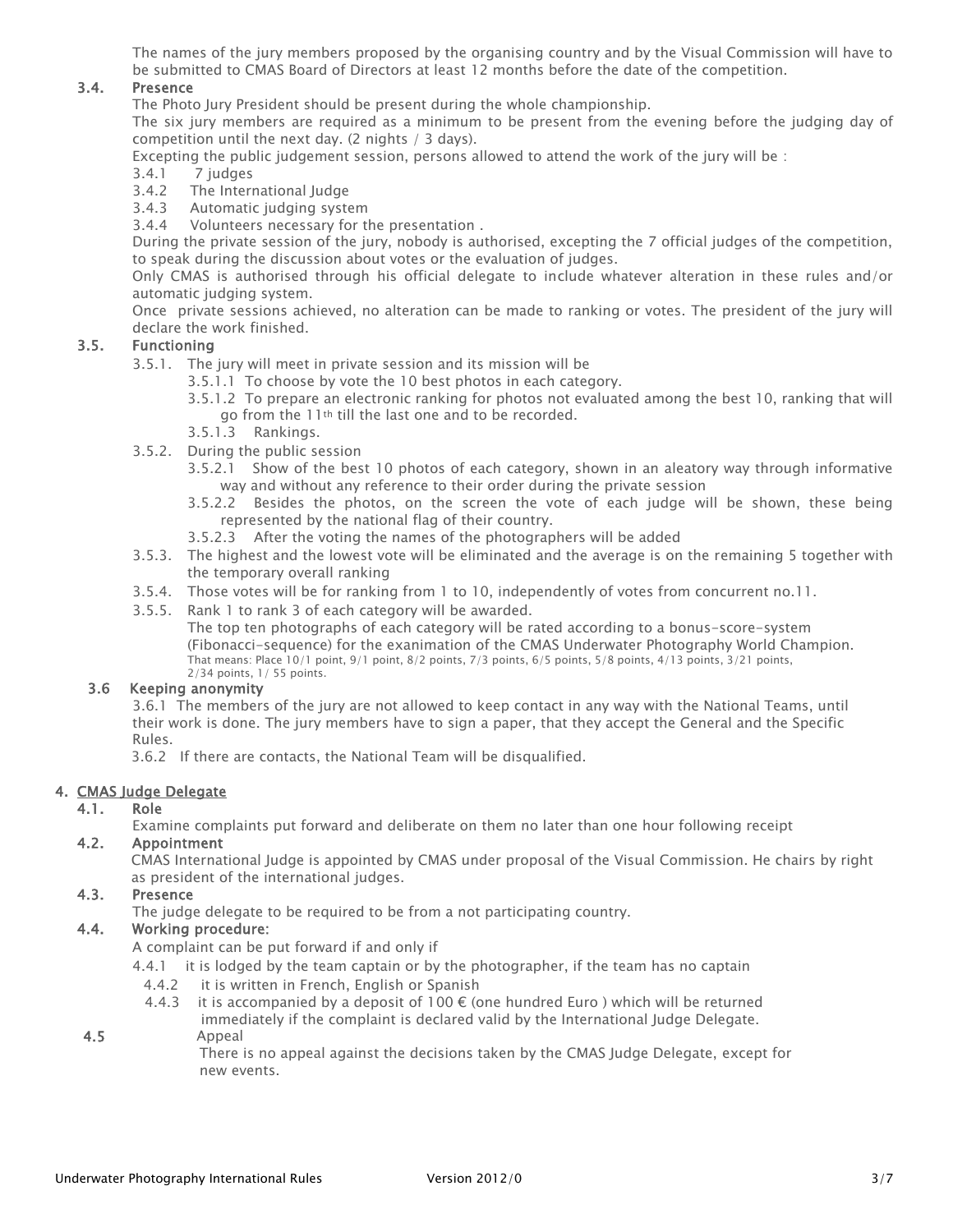4.6 The decision will have to be communicated in writing to the complainant immediately

#### after the end of the meeting. 5. MEETING WITH ORGANISATION

- 5.1. A meeting should be organised the evening before the practice day, this meeting should include the following participants:
	- 5.1.1 The head of the Hosting Organisation Committee
	- 5.1.2 Persons in charge appointed by the Hosting Federation ( diving, boats, doctor,…)
	- 5.1.3 CMAS Judge delegate
	- 5.1.4 CMAS delegate
	- 5.1.5 The president of the Visual Commission
	- 5.1.6 Team captains and competitors

#### 5.2. Purpose of the meeting

- 5.2.1. Allocate, by draw, a number to each photographer in order to use throughout the competition. The draw will have to be held under the direction of the CMAS International Judge and the CMAS Delegate.
- 5.2.2. The distribution of the teams on the boats and allocation by draw of the rotation of the boats on dive sites. The draw will have to be held under the direction of the CMAS International Judge and the CMAS Delegate.
- 5.2.3. Announce all the information concerning:
	- 5.2.3.1. Technical matters
	- 5.2.3.2. Time schedules and means of transport
	- 5.2.3.3. Safety measures.
	- 5.2.3.4. The organisation of the dives and handling of the photos
	- 5.2.3.5. The different photo categories to be judged
	- 5.2.3.6. Guide-lines for protocol medal ceremony

### 6. ORGANISATION OF DIVING COMPETITIONS

- 6.1. Each national team will be allocated to boats equipped with all the equipment and safety material specified in the relevant laws of the host national country. Boats must remain at the dive site whilst any competitor is in the water. Boats will only be filled around ¾ of full capacity in order to accommodate the competitors comfortably.
- 6.2. Any changes to the programme will be approved by the CMAS International Judge and displayed daily to competitors on dedicated notice board.
- 6.3. The maximum time of possible diving at each dive site is 90 minutes. At the end of the prescribed time, the team must back on the boat with safety stops completed. 2 dives should be planned per day for the 2 competition days.
- 6.4. Each photographer and assistant will be given at least 2 cylinders per competition day. The capacity
- 6.5. (12 litres) and pressure (minimum 180 bars) will be similar for all competitors. Rebreather diving is allowed if all equipments are available for all participants.
- 6.6. All competitors should dive in similar diving places chosen in a draw. The Host Federation or Association should have scheduled an alternative protected diving area in case of bad weather.
- 6.7. Any competition that has begun but has been interrupted, because of unexpected circumstances, can be considered valid only under decision of CMAS Judge Delegate.
- 6.8. Only the CMAS Judge Delegate is entitled to decide the interruption of the competition.
- 6.9. To avoid any contention during the competition, the team captain (if one exists) will not dive during the two or more days of the competition, his function being to assist his team on the surface.
- 6.10. Photographers without an assistant will dive in pairs, but in case they don't find a buddy, the organising committee will make the choice.
- 6.11. In case of any unexpected circumstances (for example the assistant being unable to dive) confirmed by the official doctor, the captain can play the role of assistant for a photographer who has no more. Article 6.9 will apply if it is not the case.

### 7. SPECIFIC RULE

- 7.1. This rule includes the competition programme and participation costs for photographers, assistants, captains and any possible accompanying staff (lodging, board, dives, local transports) as well as any possible extra charges (for instance additional night).
- 7.2. It define the ambient conditions associated with this competition (e.g.: average temperature of the water, visibility, etc.
- 7.3. It details the name, address, telephone / fax and e-mail of the contact person, for any request for information.
- 7.4. It establishes the digital cards to be brought by the candidates according to the camera to be used.
- 7.5. It details the 5 categories for the individual classification:
	- 7.5.1. Fish ( Fish photo only involving nice attitudes of these creatures) (ex : turtles, octopus, starfish, mammal etc. are not accepted )
		- Details of a fish are permitted if it is possible to define the fish onto its species/name and its biotope.
	- 7.5.2. Close-up photo with a theme as main subject ( Macro or close-up photo of a theme. Each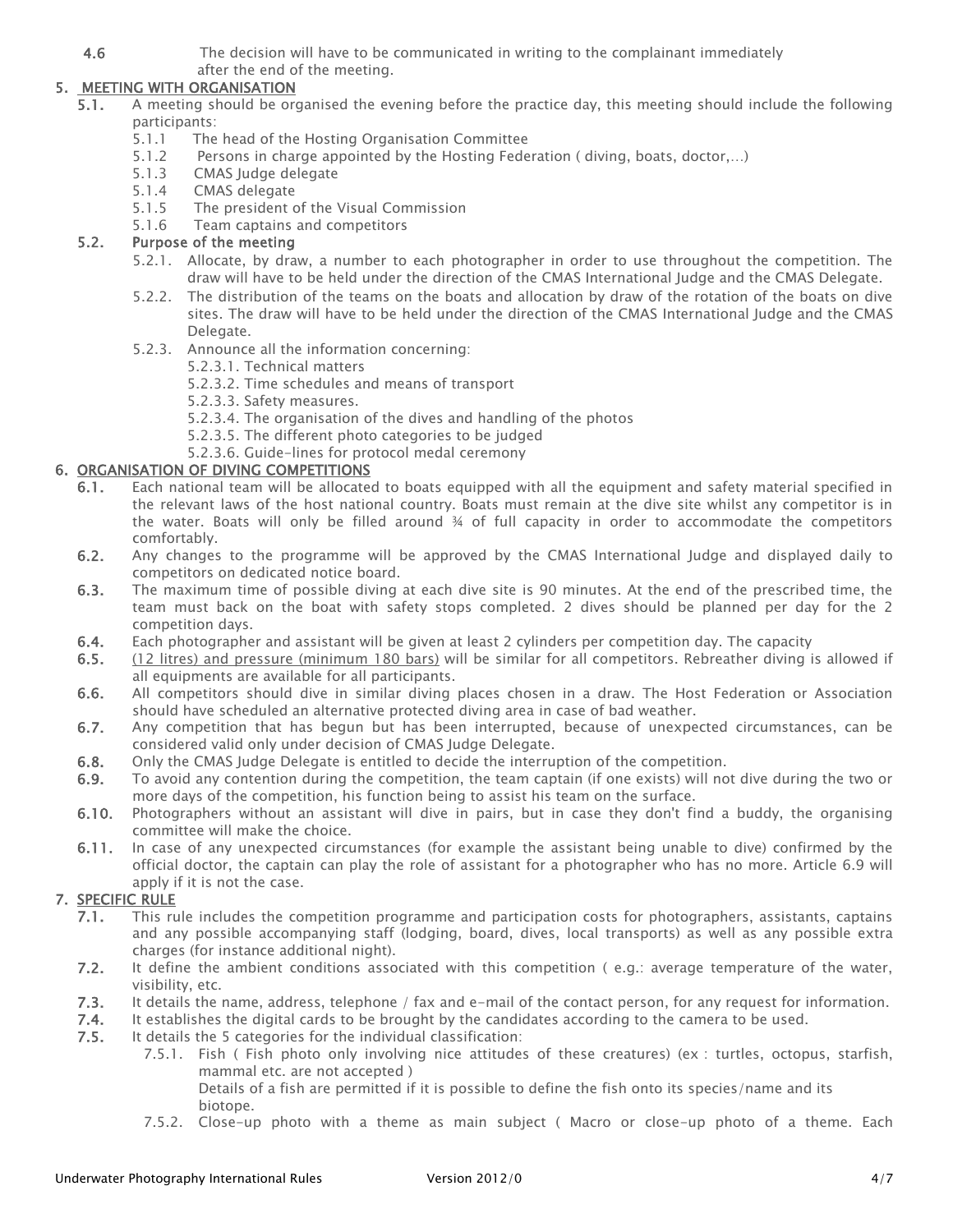championship will have a subject or theme which is representative of the location of the competition. The theme/subject will change for each championship and will be defined by the Visual Commission)

- 7.5.3. Close-up photo without a theme (Macro or close-up photo of all subjects except the theme of the championship as the main subject. Details of a fish or of the theme are not accepted.
- 7.5.4. Wide angle without diver (a wide angle photo without any diver showing the beauty of the natural underwater environment including fauna and flora.
- 7.5.5. Wide angle with diver ( a wide angle photo including diver who may be the assistant, coloured lights and half-half pictures are allowed in this category.

#### 8. PHOTOS

- 8.1. The competition will be done with digital cameras. The photographer can use any type of camera he likes to use. Cameras with radio interfaces like WLAN or Bluetouth are not allowed in the competition. It is not permitted to use multiple cameras under water. Further cameras can be taken along with on the boat. The memory card can be inserted into other cameras only in front of Staff of Organizing Committee.
- 8.2 The min. resolution of the images are:  $3000 \times 2000$  px at a picture size of 3:2 2800 x 2100 px at a picture size of 4:3  $3100 \times 1750$  px at a picture size of  $16:9$
- 8.3 The images have to be saved in best quality with less compression
- 8.4 Only original images without any manipulation outside the camera are allowed in the competition. All images have to be in the JPEG-File format. If the camera has the possibility to save images as a RAW + JEPG file, the participant is allowed to use the RAW-file format, if the integrated JEPG- file is a separate file and not only part of the RAW-file.
- 8.5 The photographers can use any type of memory cards, he likes to use. They should have a capacity for a minimum of 100 images in best quality. The hosting federation has to use card readers for every kind of possible memory cards. If it is possible to use more than a single memory card in a camera, it is allowed to use only one storage the other card slot has to be empty.
- 8.6 In the beginning of all days of the competition the CMAS Judge Delegate has to control:
	- 8.6.1 The formating of the marked memory cards in the participant´s camera
		- 8.6.2 The closing of the underwater housing with a signet.

If it is necessary to open the housing quickly (without control of an international judge) in case of accident (e.g. leak in the housing) all images taken till this time are not allowed to be used in the competition.

The participant has to format the memory card again under the eyes of an international judge.

- 8.7 Every day of the competition (2 dives) the photographer has the opportunity to take 100 images. Images over 100 will not be considered by the jury. It is allowed to erase images during the competition time (i.e. under water).
- 8.8 Submission to the competition.

In the end of the competition day the underwater housing are to be opened under control of a CMAS Judge Delegate. The storages has to be given to the CMAS Judge Delegate.

The judge has to copy the first 100 images from the memory card to an external storage(e.g. computer, notebook ,external hard disc etc.) The folder of the copied images will be renamed with the number of the participant.

The photographer gets back his memory card, to search for the images he likes to submit to the competition. At the agreed time he just has to tell the image number to the CMAS Judge Delegate. The CMAS Judge Delegate opens the submitted images on the computer, the photographer confirms the selection.

For ranking or voting the jury uses only these images, they have copied after the competition day to their external storages. This makes sure, that the images will not be manipulated.

8.9 Manipulation of images

The improvement of images during the time of the shot done by the firmware of the camera ( such as sharpness, contrast and saturation) are no manipulation of images.

Additional improvements of images done after the time of shot, are manipulations which will be punished with disqualification.

8.10 Additional usage of digital images

After the choice of images by the participant, all other images have to be deleted on the external storage of the Hosting Federation. Only images for the competition have to remain on this storage. Photos, submitted to the Photo Jury will be property of CMAS and will be used freely without payment but under the name of the photographer for promotion activities of the CMAS or affiliated associations or Federal Nations.

#### 9 DISQUALIFICATIONS

- 9.1 The following behaviours are absolutely forbidden during all the competition or practice and will result in Immediate disqualification :
- 9.1.1 any unfair action
- 9.1.2 any action contrary to the rules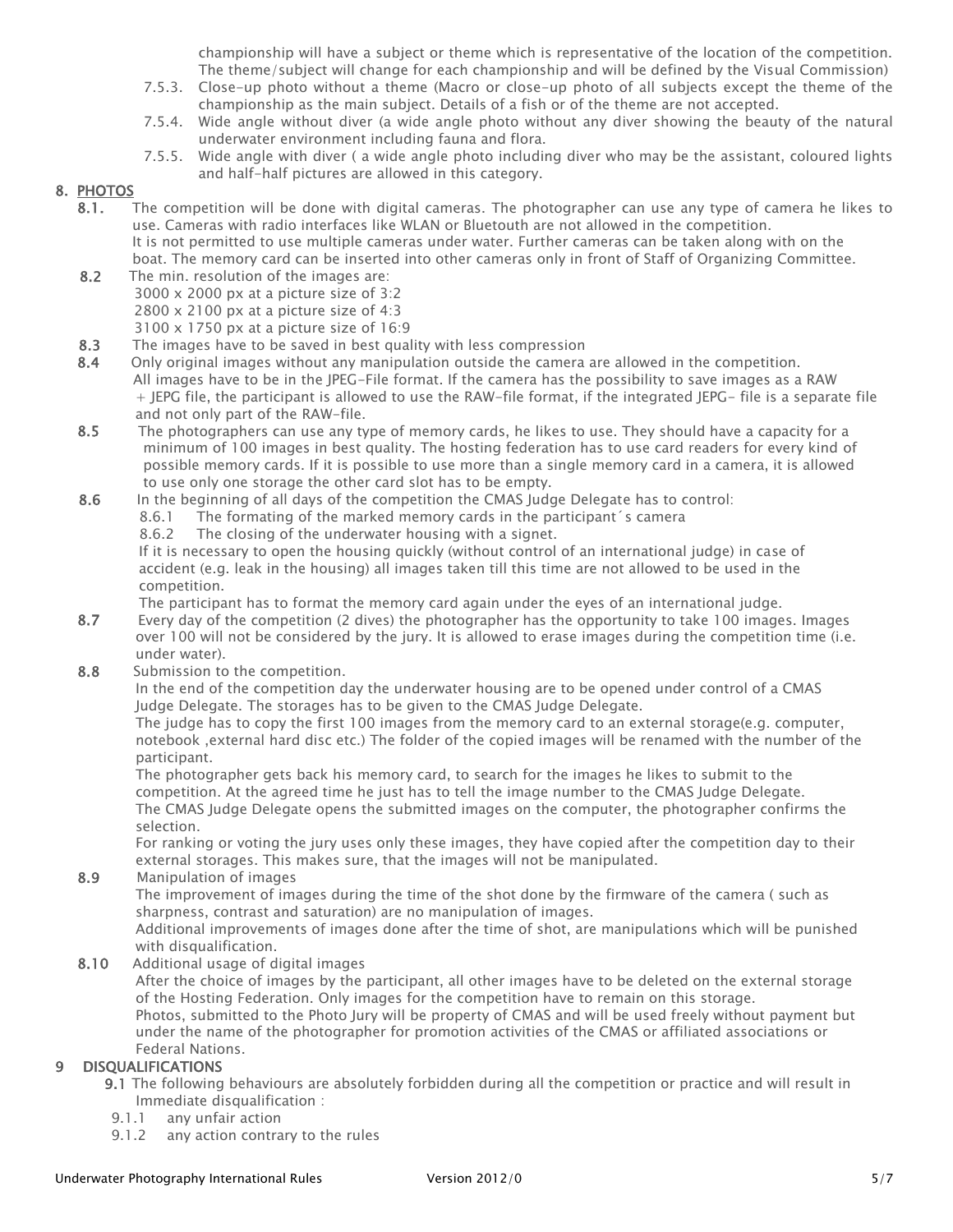- 9.1.3 any form of deterioration or pollution of the environment
- 9.1.4 submitting of cards exposed by other participants or jury members.
- 9.1.5 submitting of cards not exposed while diving during the official competition time.
- 9.1.6 manipulation of images
- 9.1.7 using dead creatures or moving live animals
- 9.1.8 using photography of other photos or slides
- 9.1.9 using an underwater scooter or anything similar.
- 9.2 Infringements provided for in § 9.1 will have to be judged by the CMAS Judge Delegate.

9.3 A person disqualified ( photographer, assistant ) cannot be replaced by another person

#### 10 SAFETY MEASURES

- 10.1 The entry form submitted and signed by each participant ensures that all team members have no physical impediments to diving and that they are familiar with the procedures and regulations governing scuba diving.
- 10.2 Competitors are responsible for their own safety during the competition events, and must observe as and when necessary the safety norms for underwater scuba-diving. Their very participation in the World championships is a pledge of their familiarity with safety rules and procedures. All photographers and assistants are obliged to wear a stab jacket and use a regulator with pressure gauge. The photographer in addition should have an alternative air source (such as an octopus, regulator on jacket or pony bottle ) and a scuba tuba or a sausage. All assistants should be suitably qualified in order that the buddy team of photographer and assistant will comply with the CMAS diving rules.
- 10.3 The Hosting Federation will have to guarantee necessary assistance to provide proficient management of the competition and will have to provide the necessary information on emergency aid and any competent local emergency services.
- 10.4 As a minimum requirement the organisers will provide a high speed emergency boat with radio telephone or walkie-talkie and oxygen supplies aboard will be available at the competition locations and will be used exclusively for this purpose.
- 10.5 A doctor specialised in diving will be present at the competition site.
- 10.6 Each competition boat will have on board a spare dive tank and an emergency box with an oxygen tank equipped for safety reasons. Any use of these tanks may lead to the CMAS International Judge applying sanctions as it sees fit.

#### 11 RESPONSIBILITIES

 Photographers will be responsible for equipment they are given during the Championship as well as for their personal equipment and accessories allowed in the competition.

#### 12 PROTECTION OF THE ENVIRONMENT

- 12.1 The competitors and/or assistant should not touch or move any creatures underwater. They have to avoid any manipulation or destruction of the fauna and flora during all the competition including the practice day.
- 12.2 Photographers and assistants may be controlled during the practice day and the competitions days.
- 12.3 In the case of destruction of the fauna or flora by a competitor and/or an assistant, where the destruction is duly confirmed by the CMAS Judge Delegate the competitor and/or the assistant may be excluded.

#### 13 PHOTO AND VIDEO REPORTERS

- 13.1 Photographing and filming photographers during the competition is only allowed with the authorisation of the organising federation.
- 13.2 Competitors may wish to refuse to be photographed or filmed will have to submit enclosure C to CMAS International Judge before the draw is held (article 5 ). If the enclosure is not submitted, it will be considered that the team has no objection to being photographed or filmed at any time.
- 13.3 This enclosure (C) will have to be distributed by the CMAS Judge Delegate to all participating teams before the meeting mentioned in article 5.

#### 14 FINAL PLACING

- 14.1 For each championship, the CMAS Visual Commission will establish the categories on which the judgment will be done; their maximum number will be of 5.
- 14.2 An individual classification for the World Championship will be established by adding up points given by the jury obtained by each competitor in each of the five categories, with the rule of bonus-system- see 3.5.5 ( fish, close-up with a theme, close-up without a theme, wide angle without diver, wide angle with diver). Only the placing of the first 10 (ten) photographers individual and in each category will be made public. Other photographers can ask for their classification from the CMAS International Judge.
- 14.3 The first three photographers with the highest bonus-score in all categories will be awarded with the gold, silver and bronze medal.
- 14.4 The photographer with the highest bonus-score (see 3.5.5) in all categories becomes the CMAS World Champion.
- 14.5 There is no appeal against the decisions taken by the Photo Jury.
- 14.6 Competitors are obliged to attend the Prize Award Ceremony. Competitors who fail to attend it will no longer be entitled to be awarded their prizes. Competitors should bring their national flag and a cassette of their national anthem for the ceremonies.
- 14.7 Besides medals, the organising Federation can honour other persons in the placing with different cups and awards ( i.e. first 3 for the 2 combined wide angle categories, for the 2 combined close-up categories,... ) but